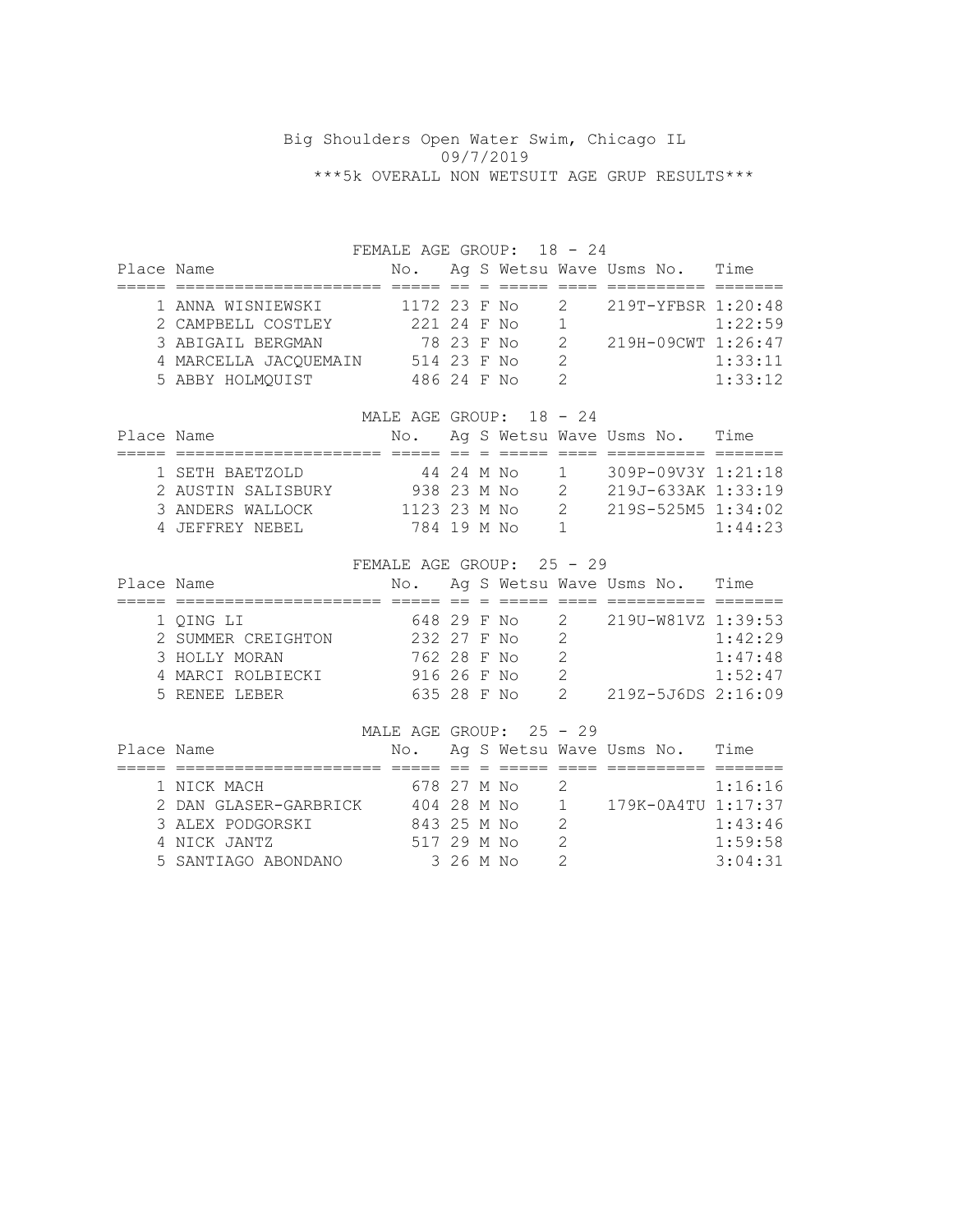FEMALE AGE GROUP: 30 - 34

| Place Name |                        | No.          |  |               | Ag S Wetsu Wave Usms No. | Time    |
|------------|------------------------|--------------|--|---------------|--------------------------|---------|
|            |                        |              |  |               |                          |         |
|            | 1 MARLENA TONELLI      | 1072 31 F No |  |               | 219N-07DTD 1:24:05       |         |
|            | 2 MOLLY EVANS          | 319 30 F No  |  | $\mathcal{P}$ | 2195-09TK0 1:31:22       |         |
|            | 3 ABBEY ROIDT-JERNBERG | 914 32 F No  |  | $\mathcal{P}$ | 219F-0B17S 1:32:17       |         |
|            | 4 CARI DAHLING         | 243 34 F No  |  |               | 2196-06H5A 1:37:55       |         |
|            | 5 MEGAN KUEHL          | 612 33 F No  |  | $\mathcal{L}$ | 219E-0700G 1:41:02       |         |
|            | 6 DANA TAYLOR          | 1055 32 F No |  | $\mathcal{D}$ |                          | 1:57:38 |

|            |                     | MALE AGE GROUP: 30 - 34 |         |  |                |                          |         |
|------------|---------------------|-------------------------|---------|--|----------------|--------------------------|---------|
| Place Name |                     | No.                     |         |  |                | Ag S Wetsu Wave Usms No. | Time    |
|            |                     |                         |         |  |                |                          |         |
|            | 1 CRAIG FREDERIKSEN | 360 33 M No             |         |  |                | 2097-06REY 1:15:09       |         |
|            | 2 ALEX VAN HUIS     | 1090                    | 31 M No |  |                | 2194-09B7J 1:19:53       |         |
|            | 3 BRYAN HILL        | 472 30 M No             |         |  | $\mathbf{1}$   | 409R-0B89Z 1:22:34       |         |
|            | ZACH WHEATLEY       | 1152 30 M No            |         |  | 2              | 219B-0A0U7 1:23:30       |         |
|            | 5 CHRISTOPHER SYKES | 1047                    | 30 M No |  |                | 2198-07PYG 1:28:51       |         |
| 6          | ADAM MAGEE          | 684 33 M No             |         |  | $\overline{2}$ |                          | 1:31:32 |
|            | JEROME THRALL       | 1067 31 M No            |         |  | $\mathcal{L}$  | 0697-05NUN 1:36:53       |         |
|            | 8 ROSS VIMR         | 1108                    | 33 M No |  | $\overline{2}$ |                          | 1:37:22 |
| 9          | MATT CAHOON         | 147                     | 31 M No |  | $\mathcal{L}$  | 179K-08D6E 1:38:07       |         |
| 1 N        | KEVIN PICK          | 837                     | 34 M No |  | $\overline{2}$ |                          | 1:43:41 |
|            | KYLE REYNOLDS       | 885 32 M No             |         |  | $\mathcal{D}$  |                          | 1:46:29 |
|            | ANDREW MEJIA        | 737                     | 34 M No |  | $\mathcal{D}$  |                          | 1:52:51 |
| 13.        | MIGUEL ROJAS        | 915 34 M No             |         |  | $\mathcal{D}$  | 219V-0B1S6 2:14:33       |         |

FEMALE AGE GROUP: 35 - 39

| Place Name |                         | No.          |  |               | Ag S Wetsu Wave Usms No. | Time    |
|------------|-------------------------|--------------|--|---------------|--------------------------|---------|
|            |                         |              |  |               |                          |         |
|            | 1 SHARESSA GUTIERREZ    | 434 39 F No  |  | 3 -           | 2996-06ADK 1:31:28       |         |
|            | 2 RACHEL WENDER         | 1143 35 F No |  | 3             |                          | 1:45:32 |
|            | 3 ERIN RANDALL          | 867 38 F No  |  | 3             | 219D-0B9H7 1:48:33       |         |
|            | 4 ARELI NANCARROW-IBARR | 780 39 F No  |  | $\mathcal{S}$ | 179E-0B0S7 1:52:01       |         |
|            | 5 UNA RYAN              | 931 36 F No  |  | 3             |                          | 1:53:17 |
|            | 6 JOSEPHINE PALMERIN    | 821 37 F No  |  | っ             |                          | 1:57:30 |

MALE AGE GROUP: 35 - 39

| Place Name |                    | No.          |  |               | Ag S Wetsu Wave Usms No. | Time    |
|------------|--------------------|--------------|--|---------------|--------------------------|---------|
|            |                    |              |  |               |                          |         |
|            | 1 JUSTIN CHILES    | 175 36 M No  |  |               | 109A-038X9 1:15:06       |         |
|            | 2 GRANT SJOSTROM   | 983 39 M No  |  | $\mathcal{A}$ | 219U-09TJS 1:29:20       |         |
|            | 3 BRICE STRICKLAND | 1029 38 M No |  | 3             | 2198-07HEP 1:33:27       |         |
|            | 4 JOE OBRINGER     | 807 36 M No  |  | 3             |                          | 1:42:24 |
|            | 5 ADAN JIMENEZ     | 529 35 M No  |  |               | 219C-06NMW 1:42:35       |         |
|            | 6 JOHN COPELAND    | 216 38 M No  |  | 3             | 2190-089VJ 1:52:26       |         |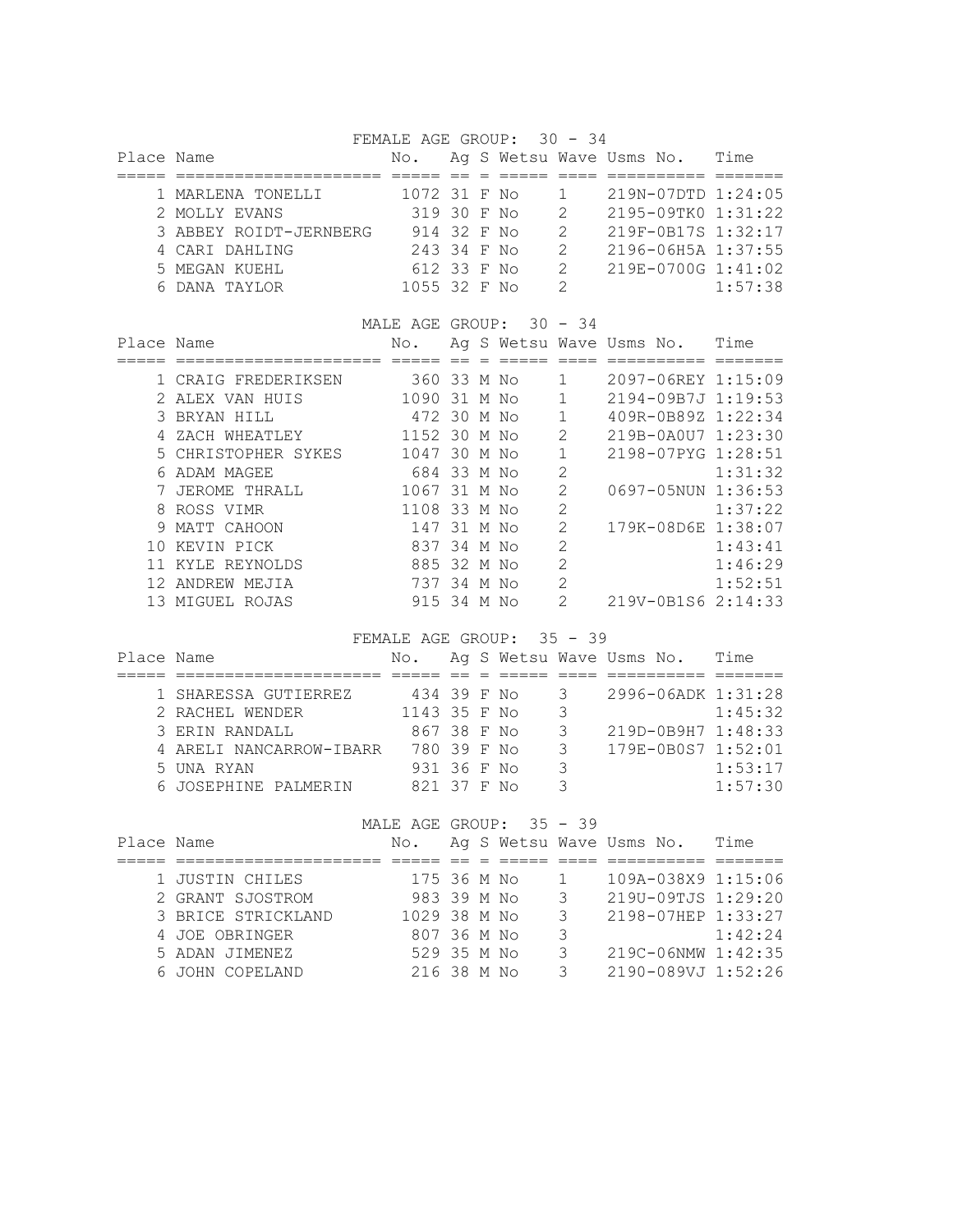FEMALE AGE GROUP: 40 - 44

| Place Name |                       | No.         |            |     |    |   | Ag S Wetsu Wave Usms No. | Time    |
|------------|-----------------------|-------------|------------|-----|----|---|--------------------------|---------|
|            |                       |             |            |     |    |   |                          |         |
|            | 1 KYLE GEISSLER       | 387 40 F No |            |     |    |   | 219U-09KEA 1:36:50       |         |
|            | 2 ANDRELINA RODRIGUEZ | 910 43 F No |            |     |    | 3 | 219R-02VEZ 1:38:49       |         |
|            | 3 LAURA FRONAPFEL     | 365 41 F No |            |     |    | 3 | 2193-06FVD 1:43:26       |         |
|            | 4 JENNI HOFF          | 481 43 F No |            |     |    | 3 | 419X-085PK 1:44:40       |         |
|            | 5 RACHEL RIVERA       | 899 41 F No |            |     |    | 3 | 169Z-RAE78 1:50:24       |         |
|            | 6 STEPHANIE CARNES    | 158 40 F No |            |     |    | 3 | 389T-07CA7 1:59:42       |         |
|            | 7 TRACY BALLA         |             | 49 41 F No |     |    | 3 |                          | 2:10:11 |
|            | 8 BROOKE RIESTER      | 890         | 40         | - F | N∩ |   | 169A-09U1W 2:14:54       |         |

MALE AGE GROUP:  $40 - 44$ 

| Place Name      |                     | No.         |         |   |    |   | Ag S Wetsu Wave Usms No. | Time    |
|-----------------|---------------------|-------------|---------|---|----|---|--------------------------|---------|
|                 |                     |             |         |   |    |   |                          |         |
|                 | PATRICK FORT        | 351         | 41 M No |   |    | 1 | 219W-064VH 1:26:50       |         |
|                 | 2 RAMIRO GUZMAN     | 435 44 M No |         |   |    | 3 | 2196-0AVT7 1:29:21       |         |
|                 | 3 CODY RASMUSSEN    | 872         | 42 M No |   |    | 3 | 179A-01UD6 1:36:55       |         |
|                 | ADAM PARKER         | 823 43 M No |         |   |    | 1 | 309V-02V85 1:37:39       |         |
|                 | 5 DANA KIRK         | 585 42 M No |         |   |    | 3 | 199N-029RW 1:38:09       |         |
|                 | 6 QUINN CARLSON     | 157 44 M No |         |   |    | 3 |                          | 1:39:24 |
|                 | JOHN DRESSENDORFER  | 291         | 43 M No |   |    | 3 |                          | 1:40:10 |
| 8               | MATTHEW WEBER       | 1131        | 40 M No |   |    | 3 | 1792-01PZK 1:42:33       |         |
| 9               | MICHAEL MELLOR      | 739 44 M No |         |   |    | 3 | 199D-09TSG 1:45:05       |         |
| 10              | BARCLAY HERSHEY     | 469 43 M No |         |   |    | 3 | 179G-06D09 1:47:27       |         |
|                 | 11 BRYAN KOCH       | 589         | 44 M No |   |    | 3 | 1599-06N9C 1:50:44       |         |
| 12 <sup>°</sup> | MICHAEL MARCUM      | 691         | 41 M No |   |    | 3 | 219H-0AEZ9 1:51:00       |         |
| 13              | JEFFREY MARX        | 700         | 41      | М | No | 3 |                          | 1:52:52 |
| 14              | <b>JASON BALLOW</b> | 50.         | 41 M No |   |    | 3 | 299R-YA83X 1:54:26       |         |
| 1.5             | SHOICHI TAGAWA      | 1049        | 43 M no |   |    | 3 |                          | 1:56:47 |
|                 | 16 BLAIR JOHNSON    | 532 41 M No |         |   |    | 3 | 1997-06EVK 2:01:11       |         |

## FEMALE AGE GROUP: 45 - 49

| Place Name |                    | No.          |  |   | Ag S Wetsu Wave Usms No. | Time    |
|------------|--------------------|--------------|--|---|--------------------------|---------|
|            |                    |              |  |   |                          |         |
|            | 1 KRISTEN GROSS    | 429 45 F No  |  |   | 229X-0020W 1:27:44       |         |
|            | 2 CANDACE CHAM     | 170 47 F No  |  | 4 | 219J-02UKU 1:37:37       |         |
|            | 3 KRISTIN GUTGSELL | 433 48 F No  |  | 4 | 169X-05NVP 1:39:24       |         |
|            | 4 HEIDI LOECKE     | 660 48 F No  |  | 4 | 2893-05F8P 1:46:31       |         |
|            | 5 KERRY THOMSON    | 1066 46 F No |  | 4 | 169F-07BTM 1:48:48       |         |
|            | 6 MARY SCHWARTZ    | 952 49 F No  |  | 4 |                          | 1:51:55 |
|            | 7 LAURA STREJC     | 1027 49 F No |  | 4 |                          | 1:59:58 |
|            | 8 TRACY LORD       | 666 48 F No  |  |   | 2196-05YJ8 2:11:00       |         |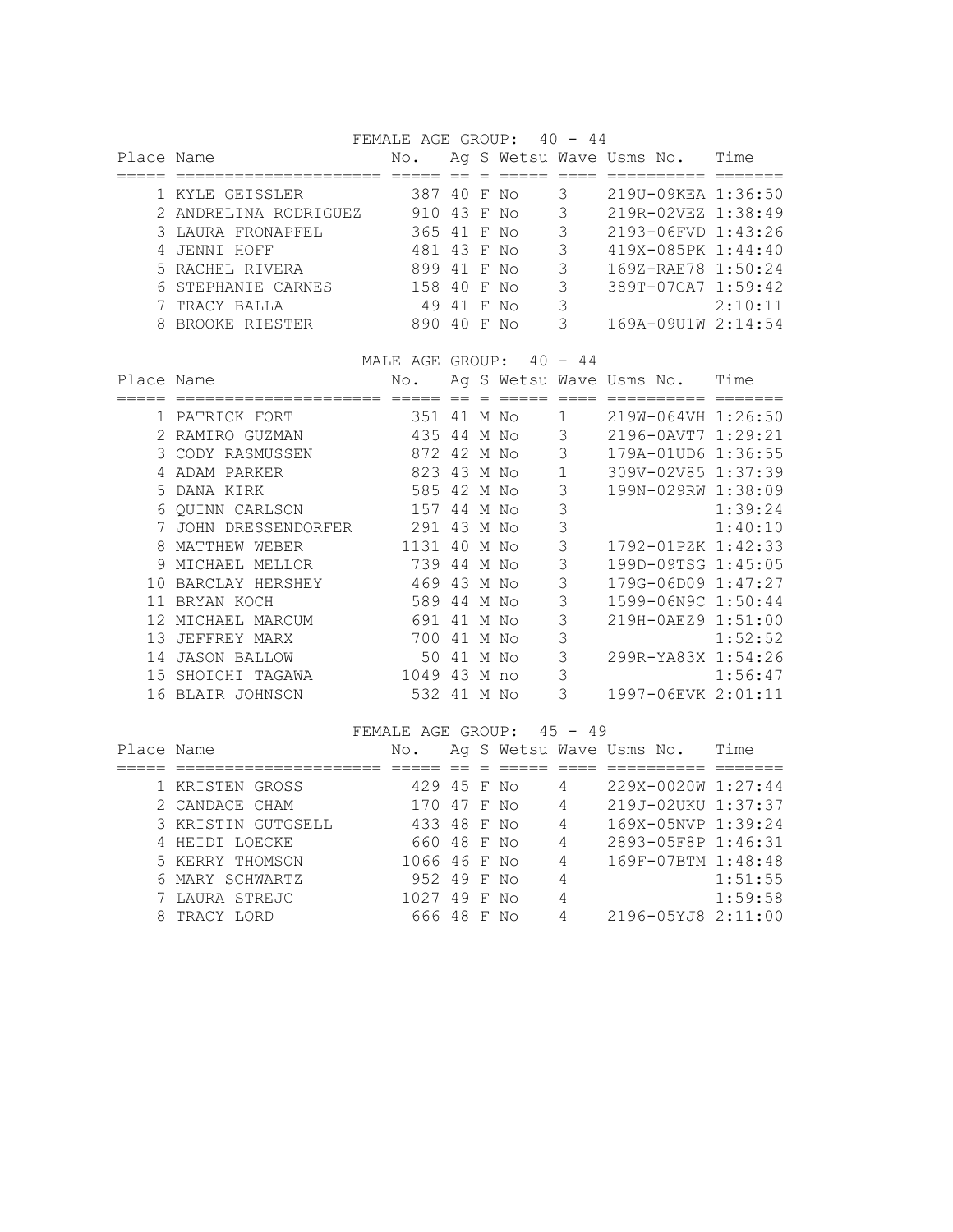|            |                         | MALE AGE GROUP: 45 - 49 |            |         |              |                               |         |
|------------|-------------------------|-------------------------|------------|---------|--------------|-------------------------------|---------|
| Place Name |                         | No.                     |            |         |              | Ag S Wetsu Wave Usms No. Time |         |
|            |                         |                         |            |         |              |                               |         |
|            | 1 KIRK NELSON           | 788 49 M No             |            |         | $\mathbf{1}$ | 369D-02KXZ 1:18:14            |         |
|            | 2 SCOTT CARL            | 154                     |            | 48 M No | 4            | 219J-0051B 1:24:21            |         |
|            | 3 ANDREW WALBERER       | 1118 47 M No            |            |         | 4            | 2193-005XM 1:25:21            |         |
| 4          | DAVID DOHERTY           | 277                     | 46 M No    |         | 4            |                               | 1:27:34 |
|            | 5 CHRISTOPHER ALLSHOUSE |                         | 18 49 M No |         | $\mathbf 1$  | 179P-DFCNN 1:28:25            |         |
| 6          | STEPHEN BIRD            | 83 46 M No              |            |         | 4            | 409Z-09T70 1:29:38            |         |
| 7          | PATRICK ELDER           | 309                     | 45 M No    |         | 4            | 2192-02V78 1:31:19            |         |
| 8          | NATHAN AYDELOTT         | 42 45 M No              |            |         | 4            |                               | 1:32:30 |
| 9          | DENNIS MULLINS          | 774 45 M No             |            |         | 4            | 1593-06CBJ 1:33:07            |         |
|            | 10 KEVIN GROTKE         | 430                     | 47 M No    |         | 4            | 219E-06JX8 1:33:31            |         |
|            | 11 BRENT COLE           | 201 45 M No             |            |         | 4            | 2194-092PA 1:34:05            |         |
|            | 12 STEVE BARGWELL       | 55 49 M No              |            |         | 4            |                               | 1:35:17 |
|            | 13 ERIC NILSEN          | 795                     | 47 M No    |         | 4            |                               | 1:35:52 |
|            | 14 JOHN MORRISON        | 767                     | 47 M No    |         | 4            | 2194-02VY1 1:37:51            |         |
|            | 15 PETER KIM            | 577 48 M No             |            |         | 4            |                               | 1:38:26 |
| 16         | JOHN GRIFFIN            | 427                     | 49 M No    |         | 4            | 219U-0B75H 1:38:40            |         |
|            | 17 CHRISTOPHER ROBB     | 900                     | 49 M No    |         | $\mathbf{1}$ | 219M-08BNF 1:40:21            |         |
|            | 18 BYRON DEBORD         | 261 47 M No             |            |         | 4            |                               | 1:42:48 |
| 19         | MATTHEW WICKLANDER      | 1160                    | 45 M No    |         | 4            | 219A-062UG 1:45:38            |         |
| 20         | SAM DARRIGRAND          | 252 45 M No             |            |         | 4            |                               | 1:50:19 |
| 21         | JEFFREY ARP             | 38 49 M No              |            |         | 4            | $209Z - 0AAD0 1:57:12$        |         |
| 22         | JUDD MURPHY             | 777                     |            | 48 M No | 4            | 3695-0AP21 1:58:55            |         |
| 23         | JOHN JONES              | 543                     | 46         | M No    | 4            | 219E-068KS 2:02:54            |         |
|            | 24 MICHAEL DE VLIEGER   | 1201                    | 49 M No    |         | 4            | 2292-07C4K 2:10:01            |         |
|            | 25 BRET DOUGHERTY       | 284 49 M No             |            |         | 4            | 219K-0AV7N 2:13:23            |         |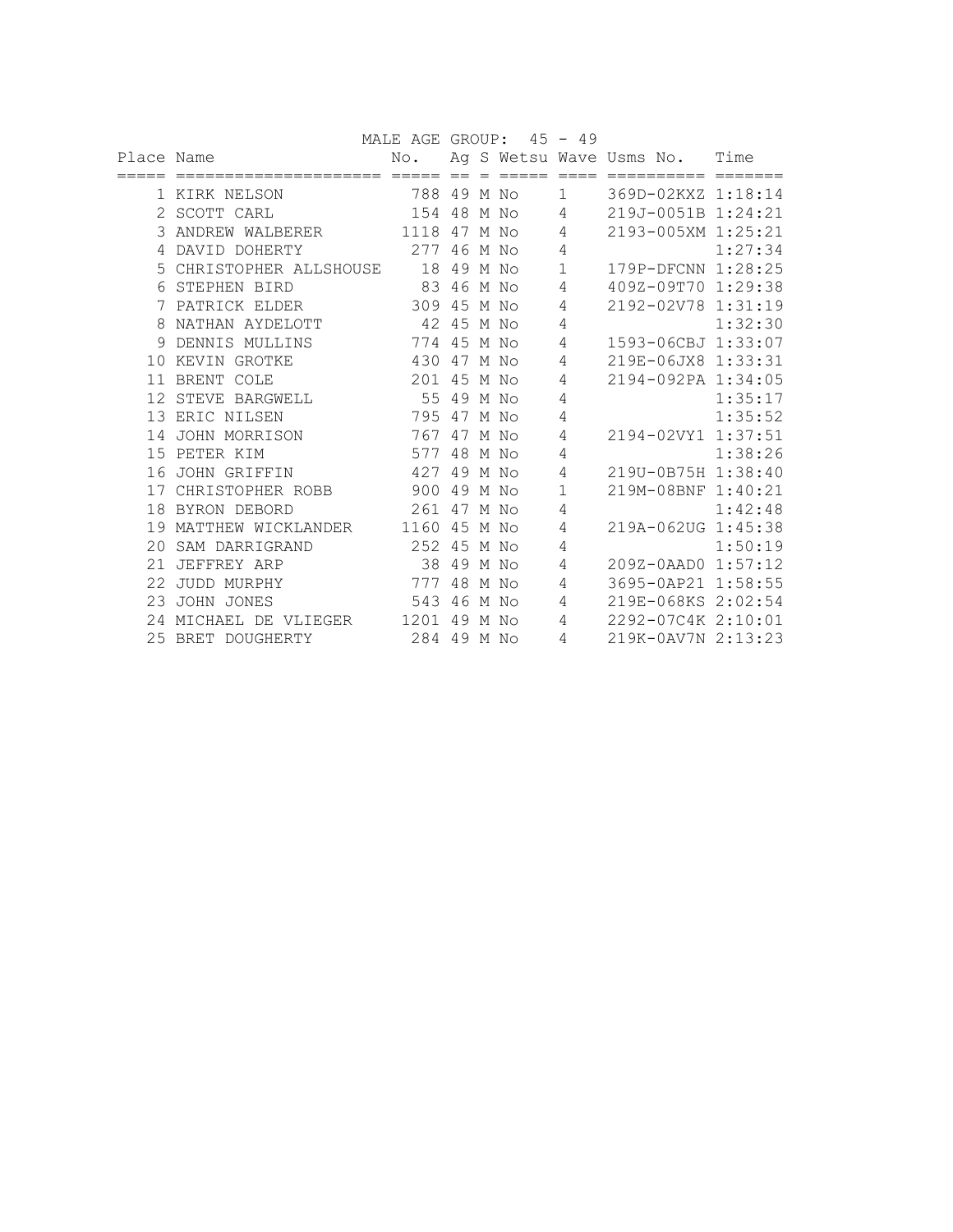FEMALE AGE GROUP: 50 - 54

| Place Name |                    | No.          |            |    |    | Ag S Wetsu Wave Usms No. | Time    |
|------------|--------------------|--------------|------------|----|----|--------------------------|---------|
|            |                    |              |            |    |    |                          |         |
|            | 1 HEIDI WILLIAMS   | 1165 50 F No |            |    | 4  | 1396-022YV 1:24:30       |         |
|            | 2 SUSIE SHUCK      | 973 54 F No  |            |    |    | $1696 - 02AMJ$ $1:25:01$ |         |
|            | 3 DEANNA KOEHLER   | 590 50 F No  |            |    | 4  | 339G-03AF4 1:33:25       |         |
|            | 4 JULIE MAY        | 706 52 F No  |            |    | 5  | 419W-06T3A 1:33:30       |         |
|            | 5 LISA CANAFAX     | 153 54 F No  |            |    | 5  | 219J-089FW 1:42:06       |         |
|            | 6 SARAH ANDERSON   |              | 31 51 F No |    | 5  |                          | 1:43:14 |
|            | 7 KATHERINE POULOS | 851 53 F No  |            |    | .5 | 2292-02WBR 1:59:52       |         |
|            | 8 KELLY BOETTCHER  |              | 98 54 F    | N∩ | 5  |                          | 2:03:29 |

MALE AGE GROUP: 50 - 54

| Place Name |                     | No.          |            |  |             | Ag S Wetsu Wave Usms No. | Time    |
|------------|---------------------|--------------|------------|--|-------------|--------------------------|---------|
|            |                     |              |            |  |             |                          |         |
|            | 1 AARON GABRIEL     | 370 54 M No  |            |  | $\mathbf 1$ | 219Y-05YE7 1:19:10       |         |
|            | 2 DICK CLARKE       | 186 51 M No  |            |  | 5           | 219J-0059J 1:20:38       |         |
|            | 3 PAUL KING         | 583 54 M No  |            |  | 1           | 2196-096M4 1:26:54       |         |
| 4          | JAMES DAMRON        | 249 50 M No  |            |  | 4           | 069W-02ZSV 1:29:49       |         |
|            | 5 PATRICK MC KEEVER | 709 52 M No  |            |  | 5           | 2197-02V8F 1:31:30       |         |
| 6          | AJ QUERCIAGROSSA    | 858 54 M No  |            |  | 5           | 2192-0650W 1:32:13       |         |
|            | 7 BRUCE HOPSON      | 489 53 M No  |            |  | $\mathbf 1$ | 2294-01ND0 1:35:40       |         |
| 8          | EDMUND BAUMGARTNER  |              | 68 53 M No |  | 5           | 219G-092VJ 1:36:50       |         |
|            | 9 MARCO TONELLI     | 1071         | 50 M No    |  | 4           | 209G-09TJK 1:40:31       |         |
|            | 10 KYLE HUNNEKE     | 499 53 M No  |            |  | 5           | 219C-09TNT 1:40:46       |         |
| 11         | MARK MORRISON       | 768 53 M No  |            |  | 5           | 219F-02VCW 1:43:12       |         |
| 12         | DAVID DREITH        | 290 50 M No  |            |  | 4           | 179M-05UXJ 1:43:57       |         |
|            | 13 JOHN VILLANO     | 1107         | 52 M No    |  | 5           | 419V-0B31N 1:44:06       |         |
|            | 14 HECTOR CAMOU     | 149 51 M No  |            |  | 5           |                          | 1:44:22 |
| 1.5        | TODD MARSHALL       | 696 54 M No  |            |  | 5           | 1692-0AJRJ 1:46:01       |         |
| 16         | THOMAS KIKTA        | 574          | 54 M No    |  | 5           | 219B-02VRH 1:52:29       |         |
| 17         | DAN RODENBACH       | 908 54 M No  |            |  | 5           | 169V-0926V 1:54:46       |         |
| 18         | MARK WARNSMAN       | 1128 51 M No |            |  | 5           | 219T-06USB 1:55:48       |         |
| 19         | JERRY LOURIGAN      | 667 54 M No  |            |  | 5           | 2091-01RD2 1:59:20       |         |
|            | 20 CJ EAST          | 301 51 M No  |            |  | 5           |                          | 2:01:30 |
|            | 21 JOHN DRISCOLL    | 292 54 M No  |            |  | 5           | 309N-02WR9 2:07:20       |         |

FEMALE AGE GROUP: 55 - 59

| Place Name |                     | No.          |  |    | Ag S Wetsu Wave Usms No. | Time |
|------------|---------------------|--------------|--|----|--------------------------|------|
|            |                     |              |  |    |                          |      |
|            | 1 VAL VAN HORN PATE | 1089 57 F No |  | 6  | 129E-02HHP 1:27:39       |      |
|            | 2 JANET GOODRIDGE   | 415 57 F No  |  | 6  | 219R-0A114 1:31:18       |      |
|            | 3 MARCIA CLEVELAND  | 191 55 F No  |  | 5  | 219H-MC944 1:33:42       |      |
|            | 4 LISA BROWN        | 127 57 F No  |  | 6  | 1693-04R2J 1:36:21       |      |
|            | 5 KAREN LUNDGREN    | 673 55 F No  |  | .5 | 219G-09E7N 1:39:01       |      |
|            | 6 KIM JOHNSTON      | 540 57 F No  |  | 6  | 209V-07ECW 1:53:12       |      |
|            | 7 MARY MCLAUGHLIN   | 726 56 F No  |  | 6  | 2294-088TF 2:02:39       |      |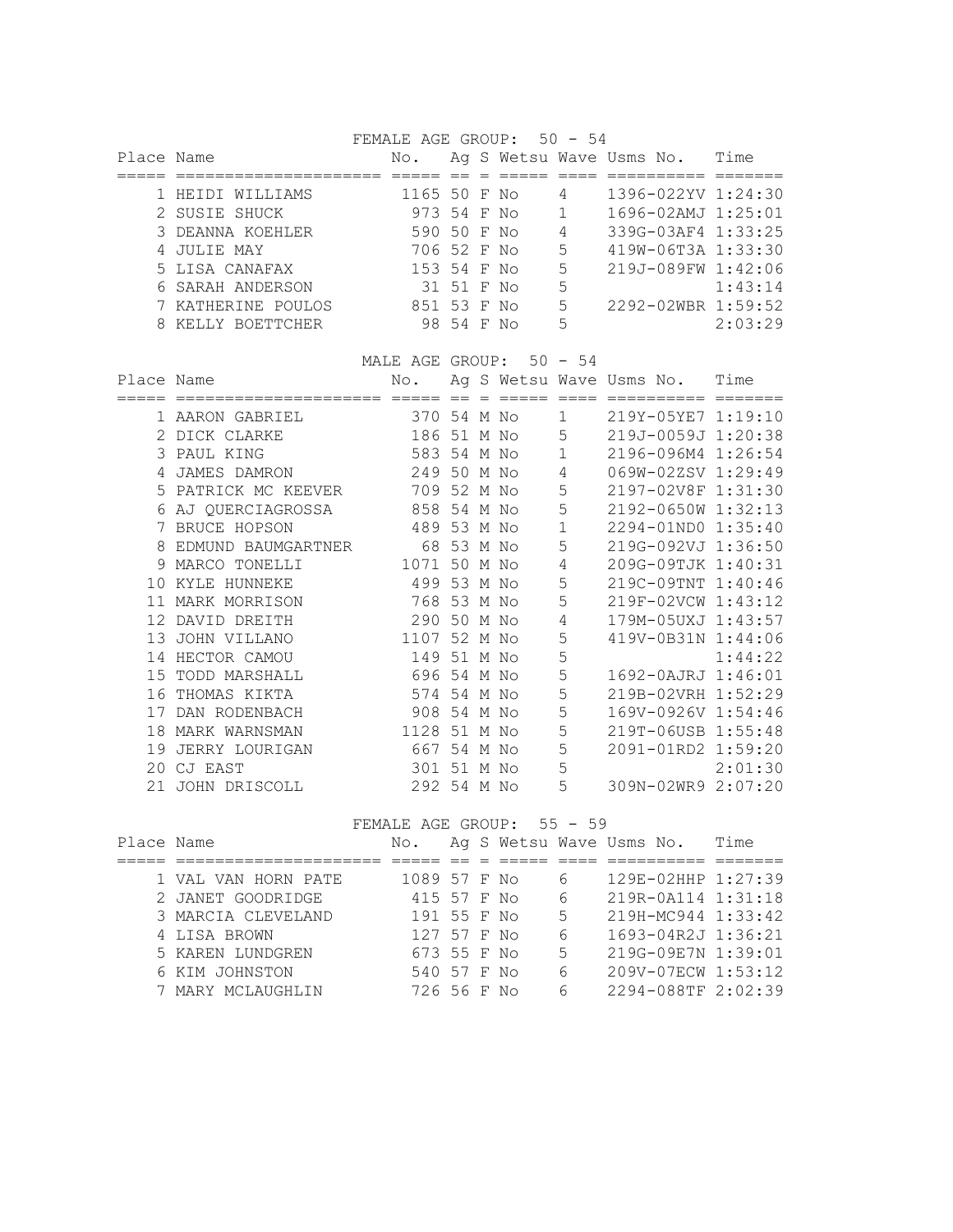|            |                    | MALE AGE     |            |   | $GROUP: 55 - 59$ |   |                          |         |
|------------|--------------------|--------------|------------|---|------------------|---|--------------------------|---------|
| Place Name |                    | No.          |            |   |                  |   | Ag S Wetsu Wave Usms No. | Time    |
|            |                    |              |            |   |                  |   |                          |         |
|            | SCOTT TYLER        | 1080 58 M No |            |   |                  | 1 | 1990-02A33 1:16:15       |         |
|            | JOHN BECKER        | 71           | 55 M No    |   |                  |   | 159A-03BC7 1:29:33       |         |
|            | SHAWN BLATT        |              | 89 55 M No |   |                  | 5 | 179P-06FR6 1:29:54       |         |
|            | JEFFREY CASHMAN    | 165 56 M No  |            |   |                  | 6 | 459G-04EBN 1:30:24       |         |
|            | 5 FREDRIC ZAESKE   | 1191 55 M No |            |   |                  | 5 | 219G-06EDP 1:32:50       |         |
| 6          | PAUL MORAN         | 763 57 M No  |            |   |                  | 6 | 219J-02UGR 1:33:49       |         |
|            | 7 GARY COHEN       | 198 58 M No  |            |   |                  | 6 |                          | 1:47:02 |
| 8          | RAYMOND PERISIN    | 826 57 M No  |            |   |                  | 6 |                          | 1:48:52 |
| 9          | JAMES BREEN        | 119          | 58 M No    |   |                  | 6 | 459J-04EE5 1:49:57       |         |
| 1 O        | RANDY MCCLARY      | 714          | 55 M No    |   |                  | 5 | 199H-04467 1:52:59       |         |
|            | SEAN CAMPBELL      | 152 55 M No  |            |   |                  | 5 | 159S-061M1 1:57:26       |         |
|            | TIMOTHY STRUDEMAN  | 1032         | 55         |   | M No             | 5 | 219M-06PP3 1:59:51       |         |
| 13         | TED MACH           | 679          | 55         |   | M No             | 5 |                          | 2:01:10 |
|            | WALLOCK<br>MICHAEL | 1124         | 59         | М | N∩               | 6 | 219K-0822P 2:04:59       |         |
| 1.5        | DOUGLAS CISERELLA  | 183 58 M No  |            |   |                  | 6 |                          | 2:06:24 |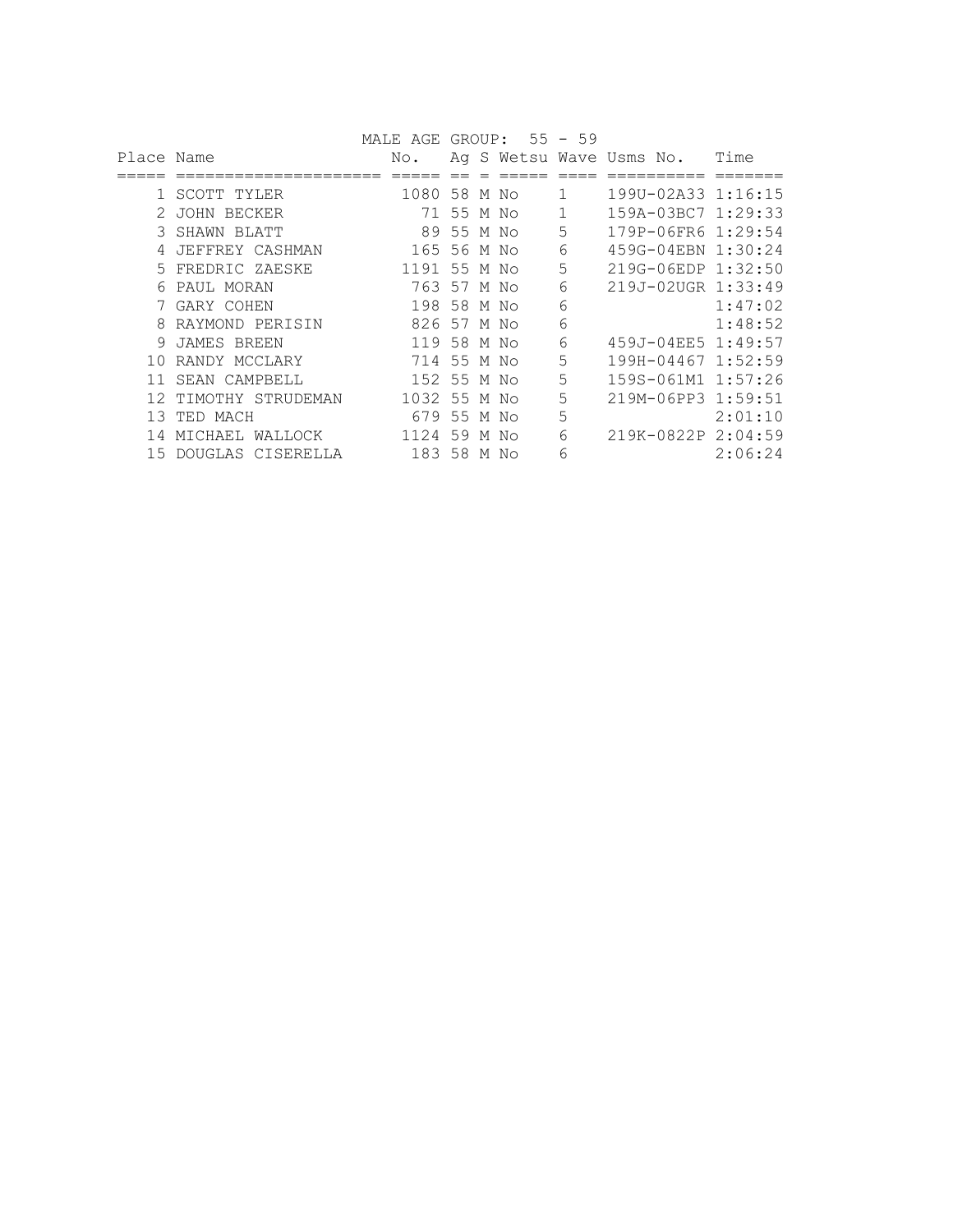FEMALE AGE GROUP: 60 - 64 Place Name No. Ag S Wetsu Wave Usms No. Time ===== ===================== ===== == = ===== ==== ========== ======= 1 LORI WHEELES 1153 61 F No 1 219H-02UV1 1:53:48 2 KAREN HAND 446 60 F No 6 229N-02VGB 2:00:21 MALE AGE GROUP: 60 - 64 Place Name  $N$ o. Ag S Wetsu Wave Usms No. Time ===== ===================== ===== == = ===== ==== ========== ======= 1 FRANZ SZYMANSKI 1048 61 M No 6 1092-037GN 1:27:21 2 CHRIS LAYTON 634 60 M No 6 2195-02VAE 1:29:10 3 STEVE STROKER 1030 60 M No 1 1:30:51 4 ANDREAS SEIBT 960 61 M No 6 219T-02VB9 1:33:11 5 KEVIN SCANLAN 943 64 M No 1 219Y-02VV4 1:37:41 6 THOMAS CLUNE 192 60 M No 6 2192-02X4W 1:37:58<br>7 BRADLEY VEAR 1100 64 M No 6 0291-03441 1:41:28<br>8 ANDREW ROBERTS 902 60 M No 6 1:44:17 7 BRADLEY VEAR 1100 64 M No 6 0291-03441 1:41:28 8 ANDREW ROBERTS 902 60 M No 6 1:44:17 9 ROSS BOGUE 99 63 M No 6 2199-02X3A 1:55:14 10 THOMAS CASAVANT 1199 60 M No 6 409A-0708W 1:55:20 11 BOB GOLZ 410 62 M No 6 229G-0B6HH 2:00:22 FEMALE AGE GROUP: 65 - 69 Place Name No. Ag S Wetsu Wave Usms No. Time ===== ===================== ===== == = ===== ==== ========== ======= 1 PAULA YANKAUSKAS 1185 65 F No 6 0299-W0WSA 2:18:28

MALE AGE GROUP: 65 - 69 Place Name  $N$ o. Ag S Wetsu Wave Usms No. Time ===== ===================== ===== == = ===== ==== ========== ======= 1 CARL MILLHOLLAND 756 67 M No 6 209N-0721K 1:44:57

 2 JEFFREY BLUMENTHAL 94 65 M No 6 219Y-02URG 1:47:28 3 BRIAN MENDIS 740 65 M No 6 2:24:35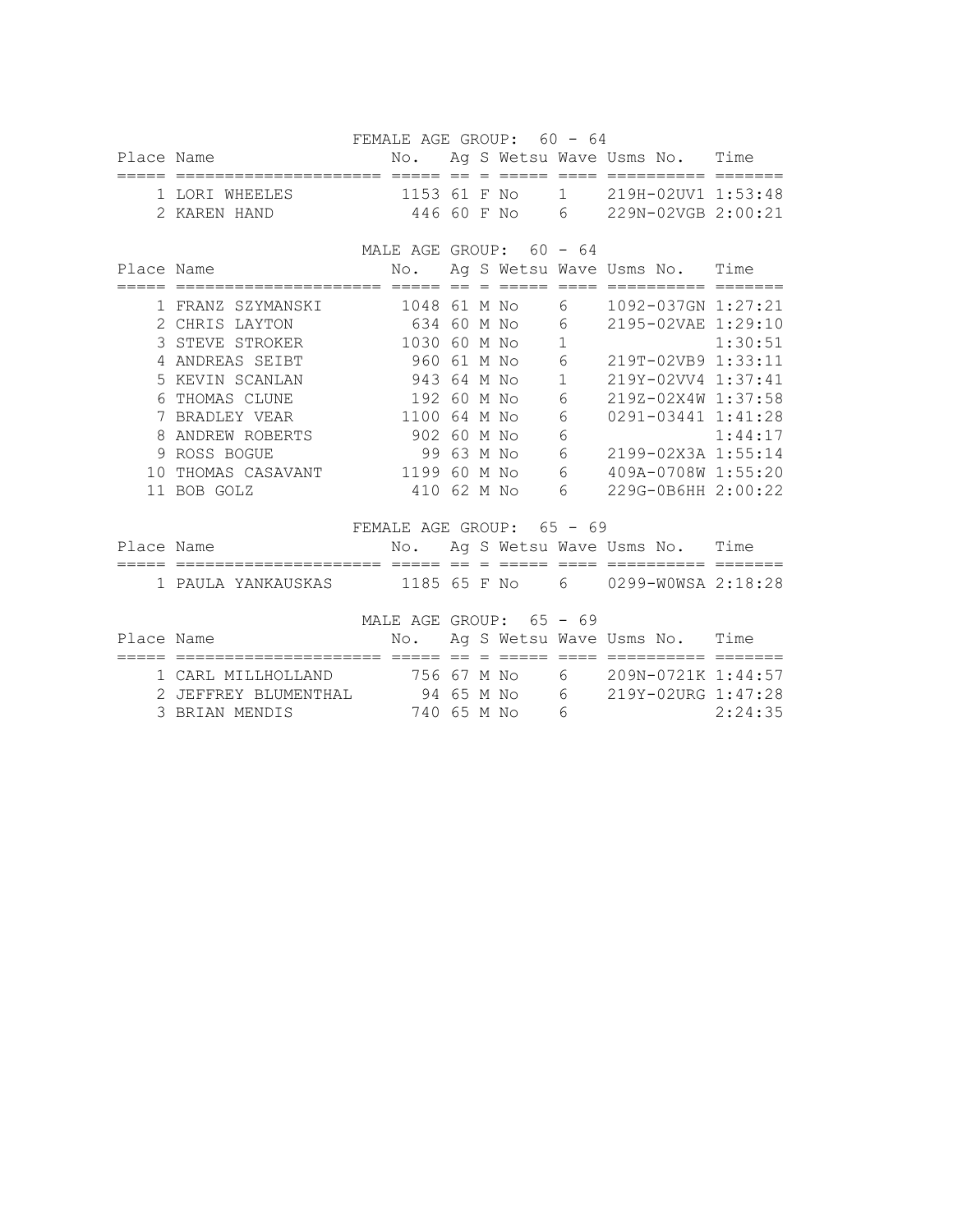FEMALE AGE GROUP: 70 - 74 Place Name  $N$ o. Ag S Wetsu Wave Usms No. Time ===== ===================== ===== == = ===== ==== ========== ======= MALE AGE GROUP: 70 - 74 Place Name No. Ag S Wetsu Wave Usms No. Time ===== ===================== ===== == = ===== ==== ========== ======= 1 MICHAEL BASS 64 71 M No 6 219J-02VC1 2:32:46 FEMALE AGE GROUP: 75 - 79 Place Name  $N$ o. Ag S Wetsu Wave Usms No. Time ===== ===================== ===== == = ===== ==== ========== ======= MALE AGE GROUP: 75 - 79 Place Name  $N$ o. Ag S Wetsu Wave Usms No. Time ===== ===================== ===== == = ===== ==== ========== =======